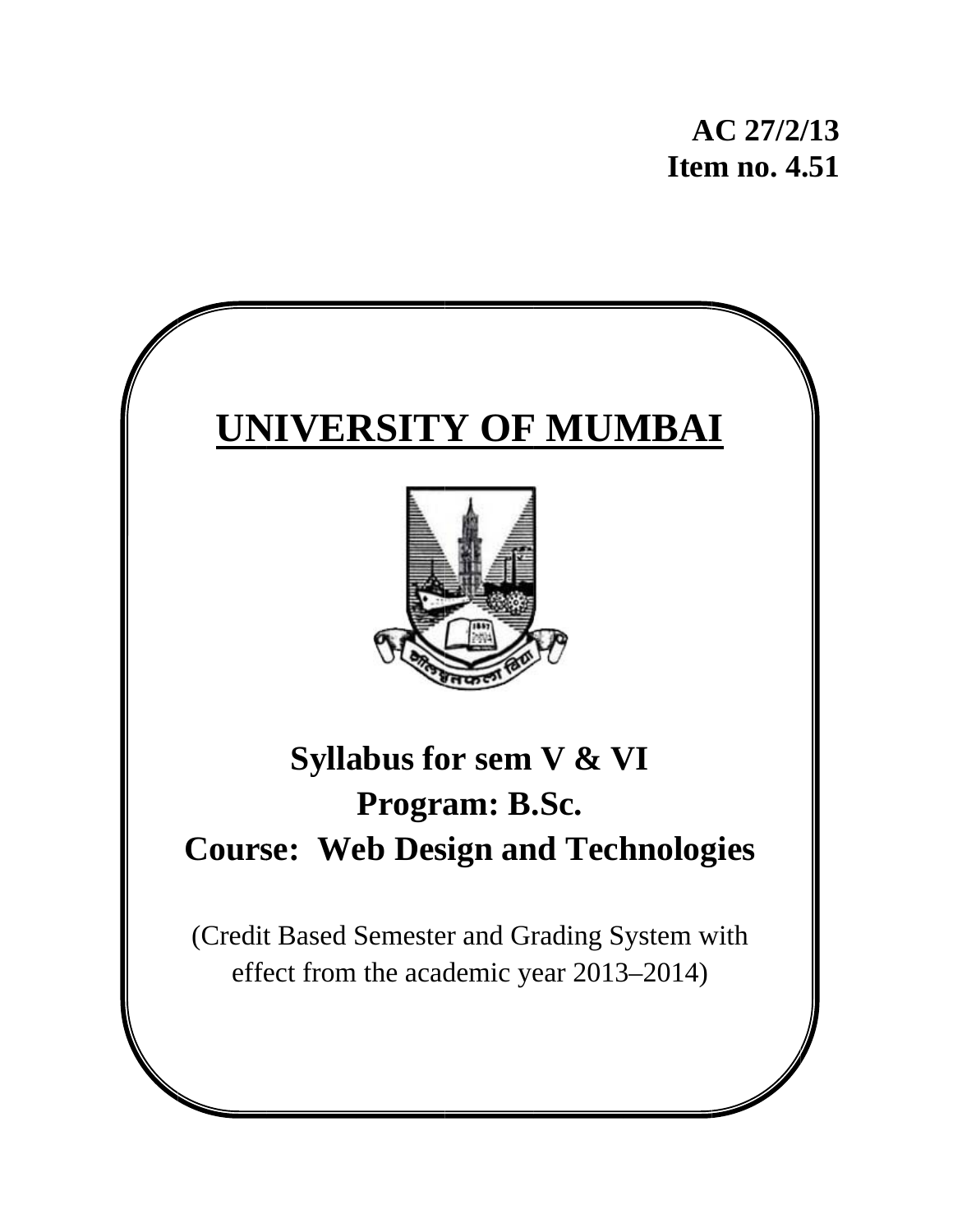# **T.Y.B.Sc. Applied Component Web Design and Technologies Syllabus Credit Based and Grading System To be implemented from the Academic year 2013-2014**

### **SEMESTER V**

| <b>Course</b>    | <b>TOPICS</b>                                    | <b>Credits</b> | L/<br>Week |
|------------------|--------------------------------------------------|----------------|------------|
| <b>USACWD501</b> | Principles of Web Design & Web Technologies $-I$ |                |            |
| <b>USACWD5P1</b> | Practicals of USACWD501                          |                |            |

## **Theory**

| <b>Course:</b>   | <b>TOPICS (Credits: 2 Lectures/Week: 4)</b>                               |     |
|------------------|---------------------------------------------------------------------------|-----|
| <b>USACWD501</b> | Principles of Web Design & Web Technologies – I                           |     |
| Unit I           | Web Site Design Principles – Design for the Medium, Design for the        | 15L |
|                  | Whole Site, Design for the User, Design for the Screen                    |     |
|                  | Planning the Site - Create a Site Specification, Identify the Content     |     |
|                  | Goal, Analyze your Audience, Build a Web Site Development Team,           |     |
|                  | Filenames and URLs, Directory Structure, Diagram the Site                 |     |
|                  | <b>Planning Site Navigation</b> – Creating Usable Navigation, Using Text- |     |
|                  | Based Navigation, Using Graphics- Based Navigation                        |     |
|                  | Creating Page Templates - Understanding Table Basics, Table               |     |
|                  | Pointers, Creating a Page Template                                        |     |
|                  | <b>Web Typography</b> – Type Design Principles, Controlling Typography    |     |
|                  | with the <font> Element, Controlling Typography with Cascading</font>     |     |
|                  | Style Sheet, Styling with CSS                                             |     |
|                  | <b>Graphics and Color – File Format Basics, Computer Color Basic,</b>     |     |
|                  | Choosing a Graphics Tool, Using the <img/> Element, Working with          |     |
|                  | <b>Hexadecimal Colors</b>                                                 |     |
|                  | <b>HTML Frames</b> – Understanding Frames, Frame Syntax, Targeting in     |     |
|                  | Framesets, Planning Frame Content                                         |     |
|                  | <b>Publishing and Maintaining Your Web Site – Publishing Your Web</b>     |     |
|                  | Site, Testing Your Web Site, Refining and Updating Your Content,          |     |
|                  | Attracting Notice to Your Web Site                                        |     |
|                  | <b>HTML</b> - HTML 4.0 Tag Reference, Global Attributes, Event            |     |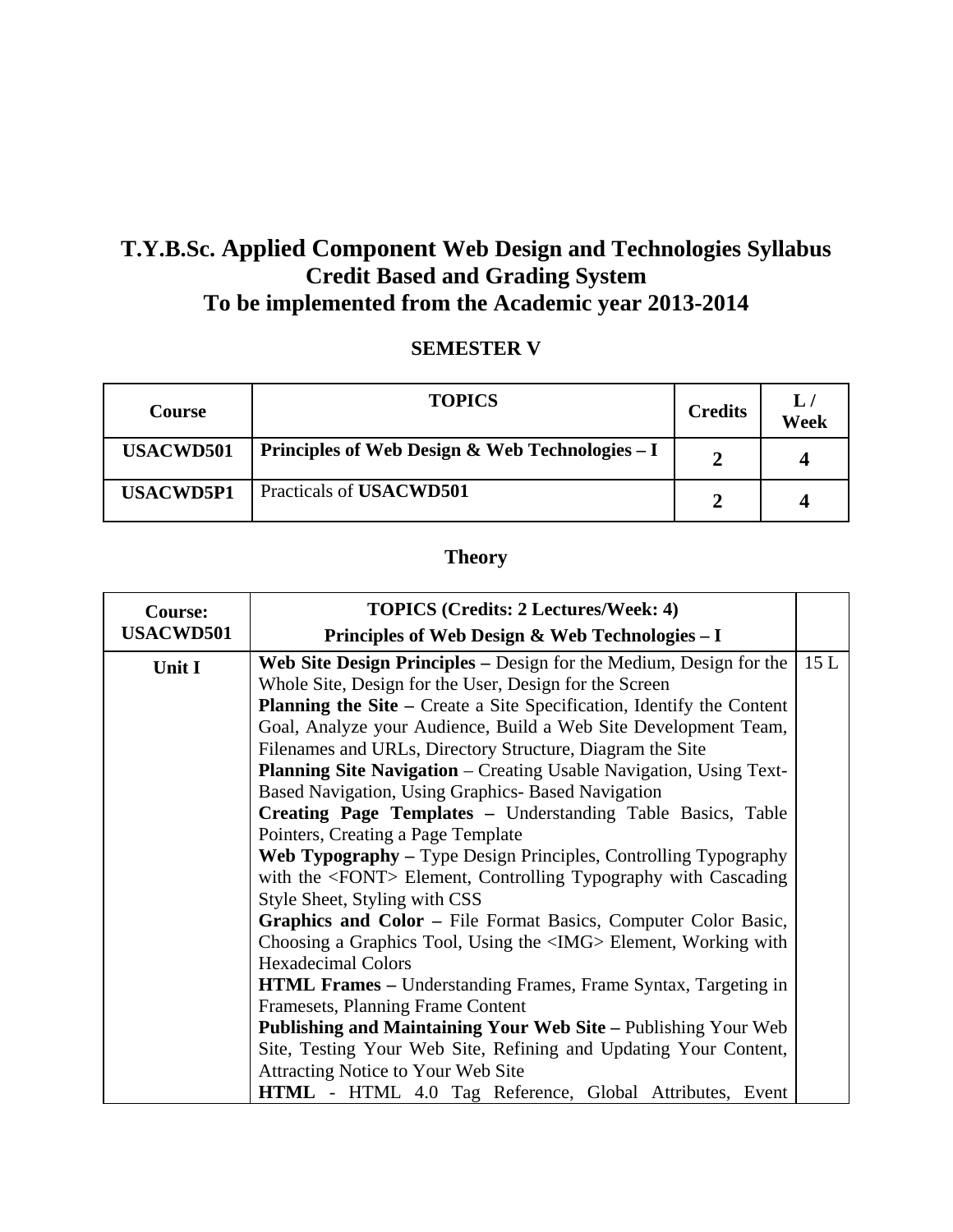|          | Handlers, Document Structure Tags, Formatting Tags, List Tags,                                                                          |     |
|----------|-----------------------------------------------------------------------------------------------------------------------------------------|-----|
|          | Hyperlinks, Image & Image map, Table Tags, Form Tags, Frame                                                                             |     |
|          | Tags,                                                                                                                                   |     |
|          | Executable Content Tags and Style Sheets, CSS                                                                                           |     |
| Unit II  | <b>Introduction to Java Script (Functions, Objects)</b>                                                                                 | 15L |
|          | Client-Side Java Script - Java script in web browser, windows and                                                                       |     |
|          | frames, the document object model, events and event handling, forms                                                                     |     |
|          | and form elements, dynamic html and saving state with cookies                                                                           |     |
|          | XML- Introduction to XML, Problems with HTML & SGML, Types                                                                              |     |
|          | of XML Markup, Document Type                                                                                                            |     |
|          | Definitions, Using Style Sheets with XML, Creating XML well                                                                             |     |
|          | formed, valid Documents.                                                                                                                |     |
|          |                                                                                                                                         |     |
| Unit III | <b>Introduction to .NET Framework 3.5(or above):</b> Overview of .NET<br>Framework, Objectives, Main                                    | 15L |
|          | components of .NET Framework and their overview, Types of                                                                               |     |
|          | Applications                                                                                                                            |     |
|          | .NET<br><b>Framework Architecture-</b> CLR(Goal of<br>CLR,                                                                              |     |
|          | Services/Features, Benefits, Managed Execution Process, Automatic                                                                       |     |
|          | memory Management), CTS(CTS Overview, Type Definitions, Type                                                                            |     |
|          | members, Different types of data such as class, delegates, pointes,                                                                     |     |
|          | arrays, interfaces), Meta Data, Structure of Metadata & Self                                                                            |     |
|          | Describing Components, Cross Language Interoperability & CLS,                                                                           |     |
|          | Assemblies (Assembly overview, Benefits, Contents, Types)                                                                               |     |
|          | <b>Introduction to VB 2008 :</b> Adding forms, controls, Setting                                                                        |     |
|          | Properties, Adding code, Handling events, Displaying simple                                                                             |     |
|          | messages, Data Types, Declaring variables, Strings & constants,                                                                         |     |
|          | Operators, Expressions, Declaring methods, subroutines, procedures,                                                                     |     |
|          | Passing & returning Arguments, Decision Statements (if,                                                                                 |     |
|          | select), Loops, Adding Comments, Converting Data types                                                                                  |     |
|          | Working with Strings, Dates & Time : Char, String class $\&$                                                                            |     |
|          | Functions, Converting strings to numbers, DateTime class, Formatting                                                                    |     |
|          | Dates                                                                                                                                   |     |
|          | <b>Window Controls and Events:</b> Using basic window controls such as                                                                  |     |
|          | forms, labels, buttons, text boxes, check boxes, radio buttons, list<br>boxes, combo boxes, Adding properties, Processing events, Using |     |
|          | various dialog boxes such as MessageBox, OpenDialog, SaveDialog,                                                                        |     |
|          | StreamReader & StreamWriter, Using menus, Adding toolbars, status                                                                       |     |
|          | bars, MDI form, Processing events, Adding event handlers for                                                                            |     |
|          | one/many events                                                                                                                         |     |
|          | <b>Structured Exception Handling : try, catch, finally blocks, throwing</b>                                                             |     |
|          | exceptions, Err object, Using masked Textboxes                                                                                          |     |
|          | <b>Collections</b> : Creating & manipulating arrays, Using System.Array,                                                                |     |
|          | ArrayLists Collection,                                                                                                                  |     |
| Unit IV  | <b>OO Programming</b> : Understanding objects, creating classes, adding                                                                 | 15L |
|          | constructors, properties, methods & variables, access specifiers,                                                                       |     |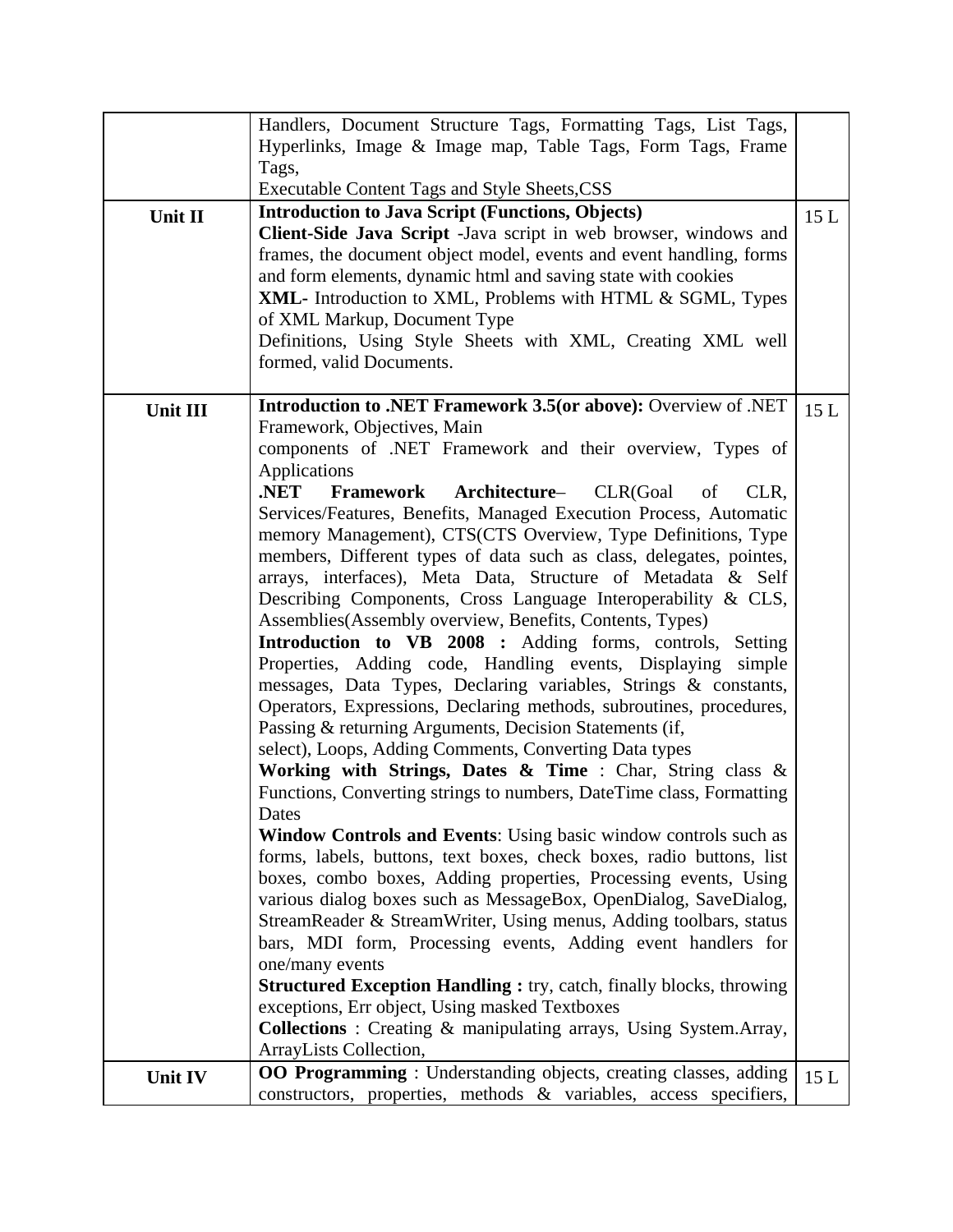| Shared members, Defining & using events, Implementing inheritance,<br>Partial classes, Creating, referencing, importing namespaces<br><b>Building Class libraries</b> : Understanding class libraries, using strong<br>names, registering assemblies, designing class libraries<br><b>Creating Custom controls:</b> Enhancing Existing controls, Building<br>compound controls, Adding custom Events<br>ADO.NET : ADO.NET & Data management, Advantages of<br>ADO.NET, ADO.NET Object model, Data objects, Data Source<br>Interaction objects, .NET Data provides Using Connection,<br>Command, DataReader classes, Queries returning result sets, scalars,<br>Passing parameters in queries Disconnected Data, Data Adapter,<br>Using Data Set(Typed), Data Table, Data Row & Data Column,<br>Command Builder, Modifying & Updating disconnected data Creating<br>and using Data sources, Binding(Simple and Complex binding)<br>controls with data sources, DataGridView Control, Role of<br>BindingSource, TableAdapter, AdapterManager & BindingNavigator<br>classes<br><b>LINQ</b> : Introduction to LINQ, Advantages of LINQ, Using From,<br>Where, Order By, Select |  |  |
|----------------------------------------------------------------------------------------------------------------------------------------------------------------------------------------------------------------------------------------------------------------------------------------------------------------------------------------------------------------------------------------------------------------------------------------------------------------------------------------------------------------------------------------------------------------------------------------------------------------------------------------------------------------------------------------------------------------------------------------------------------------------------------------------------------------------------------------------------------------------------------------------------------------------------------------------------------------------------------------------------------------------------------------------------------------------------------------------------------------------------------------------------------------------------|--|--|
|                                                                                                                                                                                                                                                                                                                                                                                                                                                                                                                                                                                                                                                                                                                                                                                                                                                                                                                                                                                                                                                                                                                                                                            |  |  |
|                                                                                                                                                                                                                                                                                                                                                                                                                                                                                                                                                                                                                                                                                                                                                                                                                                                                                                                                                                                                                                                                                                                                                                            |  |  |
|                                                                                                                                                                                                                                                                                                                                                                                                                                                                                                                                                                                                                                                                                                                                                                                                                                                                                                                                                                                                                                                                                                                                                                            |  |  |
|                                                                                                                                                                                                                                                                                                                                                                                                                                                                                                                                                                                                                                                                                                                                                                                                                                                                                                                                                                                                                                                                                                                                                                            |  |  |
|                                                                                                                                                                                                                                                                                                                                                                                                                                                                                                                                                                                                                                                                                                                                                                                                                                                                                                                                                                                                                                                                                                                                                                            |  |  |
|                                                                                                                                                                                                                                                                                                                                                                                                                                                                                                                                                                                                                                                                                                                                                                                                                                                                                                                                                                                                                                                                                                                                                                            |  |  |
|                                                                                                                                                                                                                                                                                                                                                                                                                                                                                                                                                                                                                                                                                                                                                                                                                                                                                                                                                                                                                                                                                                                                                                            |  |  |
|                                                                                                                                                                                                                                                                                                                                                                                                                                                                                                                                                                                                                                                                                                                                                                                                                                                                                                                                                                                                                                                                                                                                                                            |  |  |
|                                                                                                                                                                                                                                                                                                                                                                                                                                                                                                                                                                                                                                                                                                                                                                                                                                                                                                                                                                                                                                                                                                                                                                            |  |  |
|                                                                                                                                                                                                                                                                                                                                                                                                                                                                                                                                                                                                                                                                                                                                                                                                                                                                                                                                                                                                                                                                                                                                                                            |  |  |
|                                                                                                                                                                                                                                                                                                                                                                                                                                                                                                                                                                                                                                                                                                                                                                                                                                                                                                                                                                                                                                                                                                                                                                            |  |  |
|                                                                                                                                                                                                                                                                                                                                                                                                                                                                                                                                                                                                                                                                                                                                                                                                                                                                                                                                                                                                                                                                                                                                                                            |  |  |
|                                                                                                                                                                                                                                                                                                                                                                                                                                                                                                                                                                                                                                                                                                                                                                                                                                                                                                                                                                                                                                                                                                                                                                            |  |  |
|                                                                                                                                                                                                                                                                                                                                                                                                                                                                                                                                                                                                                                                                                                                                                                                                                                                                                                                                                                                                                                                                                                                                                                            |  |  |
|                                                                                                                                                                                                                                                                                                                                                                                                                                                                                                                                                                                                                                                                                                                                                                                                                                                                                                                                                                                                                                                                                                                                                                            |  |  |
|                                                                                                                                                                                                                                                                                                                                                                                                                                                                                                                                                                                                                                                                                                                                                                                                                                                                                                                                                                                                                                                                                                                                                                            |  |  |
|                                                                                                                                                                                                                                                                                                                                                                                                                                                                                                                                                                                                                                                                                                                                                                                                                                                                                                                                                                                                                                                                                                                                                                            |  |  |
|                                                                                                                                                                                                                                                                                                                                                                                                                                                                                                                                                                                                                                                                                                                                                                                                                                                                                                                                                                                                                                                                                                                                                                            |  |  |
|                                                                                                                                                                                                                                                                                                                                                                                                                                                                                                                                                                                                                                                                                                                                                                                                                                                                                                                                                                                                                                                                                                                                                                            |  |  |
|                                                                                                                                                                                                                                                                                                                                                                                                                                                                                                                                                                                                                                                                                                                                                                                                                                                                                                                                                                                                                                                                                                                                                                            |  |  |

### **References**

- 1) Using HTML 4, XML & JAVA by Eric Ladd & Jim O'Donnell. (Platinum Edition) (PHI)
- 2) Principles of Web Design by Joel Sklar
- 3) Java Script the definitive guide by David Flanagan
- 4) Ajax for Dummies Steve Holzner,PhD, Wiley Publishing Inc
- 5) XML Unleasdhed Techmedia SAMS,Michael Morrison
- 6) Murach' Visual Basic 2008, Anne Boehm, Murach
- 7) Mastering Visual Basic 2008, Evangelos Petroutsos, Wiley-India Edition
- 8) Beginning Microsoft Visual Basic 2008(Wrox) by Thearon Willis & Bryan Newsome

### **Additional Reference**

- 1) Ajax in Action Dave Crane,Eric Pascarello, Darren James
- 2) Beginning javascript ,Wilton, Wrox Publication
- 3) Head first HTML whith CSS and XHTML, Elisabeth freeman and Erice freeman, SPD O,reilly
- 4) AJAX For Beginners , Ivan Bayross And Sharanam Shah, SPD The team
- 5) Murach's VB.NET Programming with ADO.NET

| т гасысат        |                                                                        |  |
|------------------|------------------------------------------------------------------------|--|
| <b>USACWD5P1</b> | <b>Credits: 2 Pract/Week: 4</b>                                        |  |
|                  | 1. HTML Tags, Tables, Image Mapping                                    |  |
|                  | 2. HTML Tags- Form Tag, Frame Tags, Applying CSS(Internal and External |  |
|                  | style)                                                                 |  |
|                  | 3. Representing Data using XML with CSS/XSL and Internal/External DTD  |  |
|                  | 4. Executing Client Side Scripts using JavaScript                      |  |
|                  | 5. VB.NET – Programming with controls, Data Conversion & Message       |  |
|                  | box,                                                                   |  |
|                  | 6. VB.NET – MDI, Menus, Toolbars, Dialog boxes & Collection            |  |

#### **Practicals**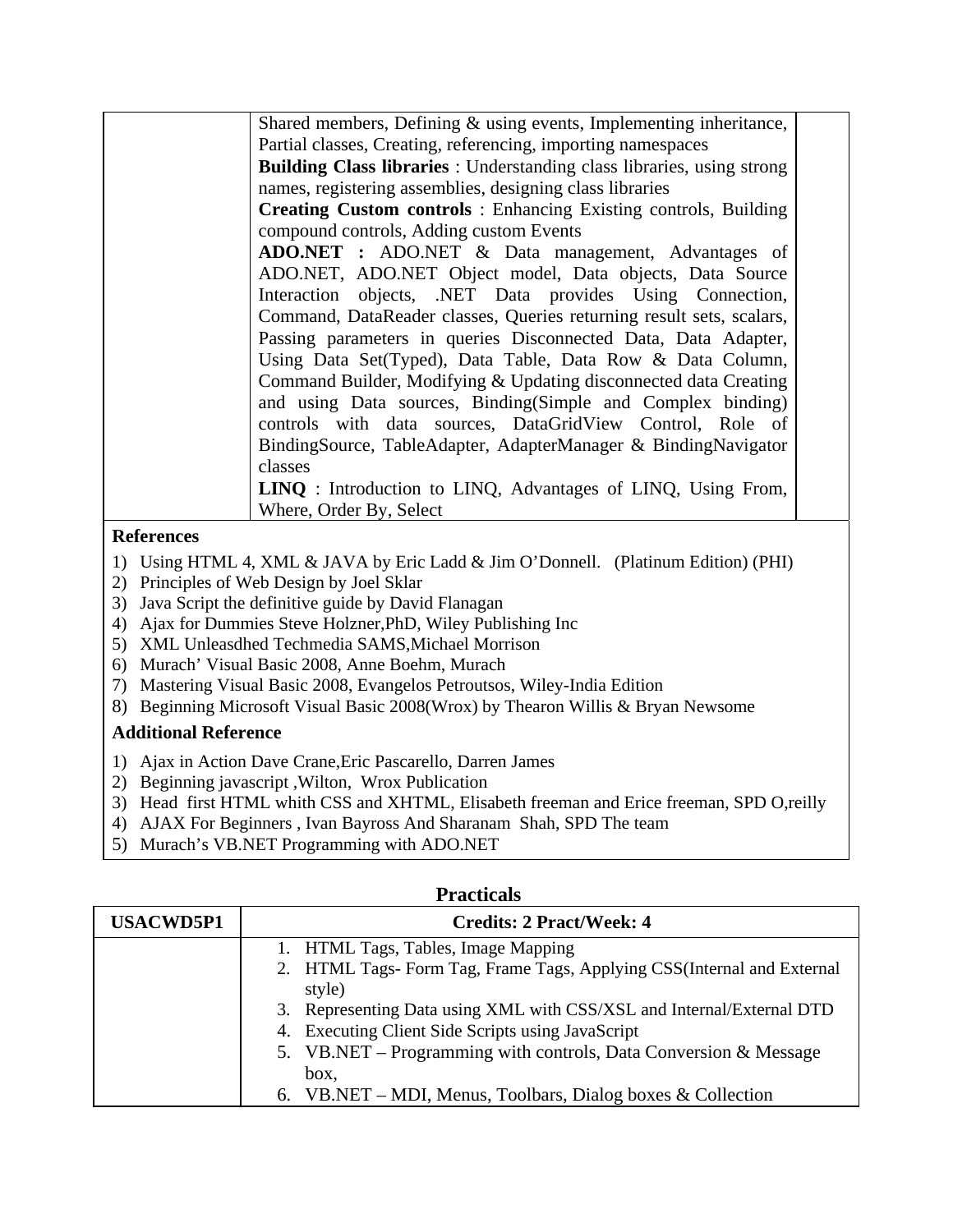| 7. Implementing OOP concepts in VB.NET, Creating Custom Controls, |
|-------------------------------------------------------------------|
| 8. ADO.NET Programming & Data Binding in VB.NET                   |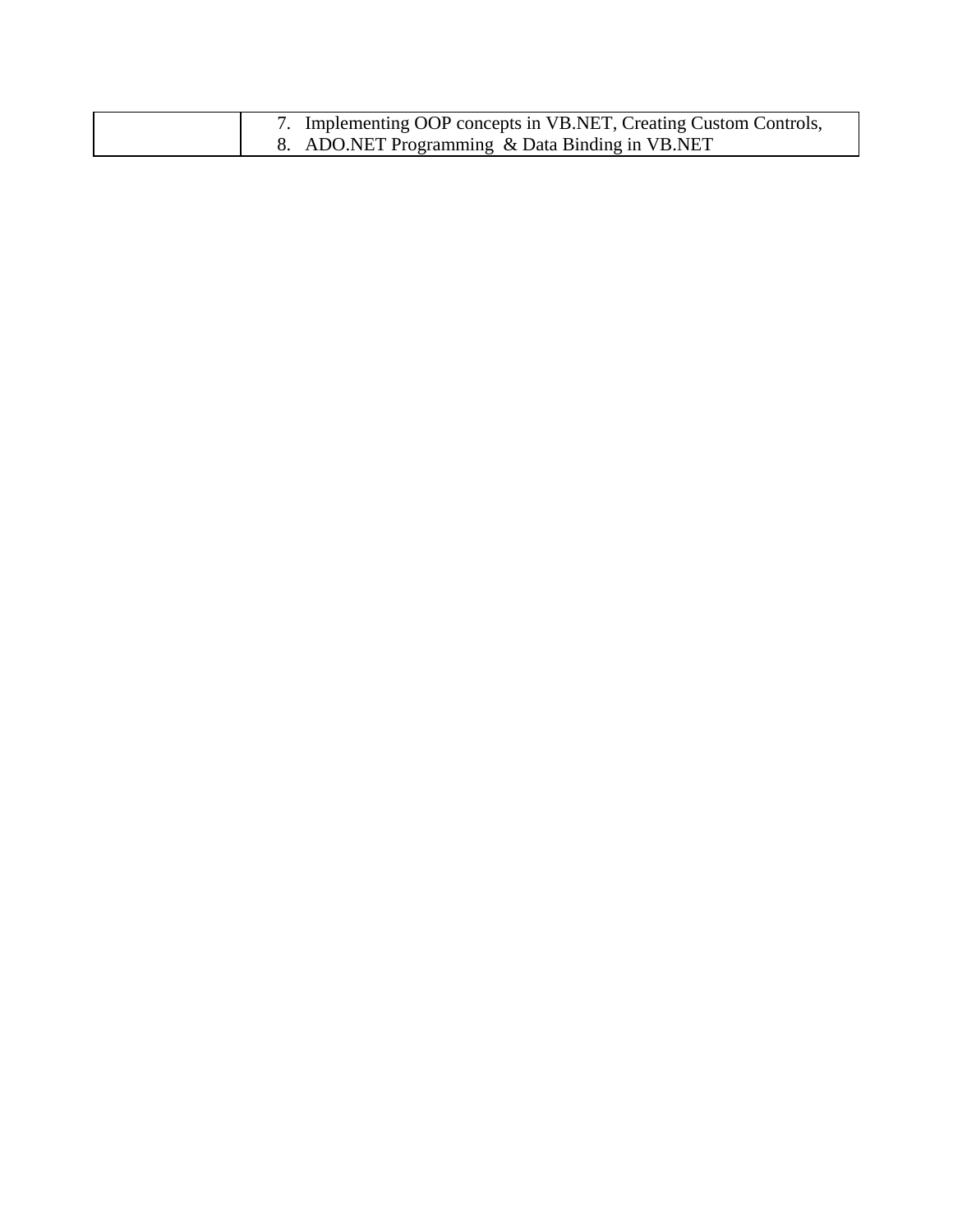### **SEMESTER VI**

| <b>Course</b>    | <b>TOPICS</b>                                    | <b>Credits</b> | L/<br>Week |
|------------------|--------------------------------------------------|----------------|------------|
| <b>USACWD601</b> | Principles of Web Design & Web Technologies $-I$ |                | 4          |
| <b>USACWD6P1</b> | Practicals of USACWD601                          |                |            |

#### **Theory**

| <b>Course:</b>   | <b>TOPICS (Credits : 2 Lectures/Week: 4)</b>                                                                                                                                                                                                                                                                                                                                                                                                                                                                                                                                                                                                                                                                                                                                                                                                |     |
|------------------|---------------------------------------------------------------------------------------------------------------------------------------------------------------------------------------------------------------------------------------------------------------------------------------------------------------------------------------------------------------------------------------------------------------------------------------------------------------------------------------------------------------------------------------------------------------------------------------------------------------------------------------------------------------------------------------------------------------------------------------------------------------------------------------------------------------------------------------------|-----|
| <b>USACWD601</b> | Principles of Web Design & Web Technologies - II                                                                                                                                                                                                                                                                                                                                                                                                                                                                                                                                                                                                                                                                                                                                                                                            |     |
| Unit I           | Introduction to Ajax -Working of Ajax from a user's perspective and<br>a developer's perspective, Applications of Ajax: Searching in real time<br>with live searches, Getting the answer with autocomplete, Chatting<br>with friends , Dragging and dropping with Ajax, Getting instant login<br>feedback, Ajax-enabled popup menus, Modifying Web pages on the<br>fly, Google Maps and Ajax.<br>Ajax and PHP : Starting with PHP , Getting a Handle on Variables<br>,Handling Your Data with Operators,Making Choices with the if<br>and Round with Loops, Handling<br>Statement<br>,Round<br><b>HTML</b><br>Controls, Getting data from text fields. Checking out data from check<br>boxes, Tuning in data from radio buttons, Sending Data to the Server,<br>Reading Files, Writing Files, Working with Databases<br><b>XML</b> and Ajax | 15L |
|                  | Creating and opening the XMLHttpRequest object., Handling<br>asynchronous downloads, relative versus absolute URLs, Interactive<br>Mouseovers Using Ajax , Server-Side Scripting , Choosing a server-side<br>scripting language , Connecting to a script on a server, Setting up a<br>Web page to read XML , Handling the XML you read from the server,<br>Extracting data from XML ,Passing Data to the Server with GET,<br>Passing Data to the Server with POST.<br><b>Ajax in Depth</b><br>Returning JavaScript from the Server, Calling a Different Domain,                                                                                                                                                                                                                                                                             |     |
|                  | Reversing the Roles: Performing Validation on the Server, Getting<br>Data with HEAD Requests., Returning all the header data you can get<br>,Finding the last-modified date, Debugging Ajax , Using GET to get<br>text, Using GET to get XML, Using POST to post data and get text,<br>Using POST to post data and get XML.                                                                                                                                                                                                                                                                                                                                                                                                                                                                                                                 |     |
| <b>Unit II</b>   | <b>Handling XML in Ajax Applications</b>                                                                                                                                                                                                                                                                                                                                                                                                                                                                                                                                                                                                                                                                                                                                                                                                    | 15L |
|                  | Requesting XML Data in Ajax., Extracting XML Data Using<br>Properties , Right on the node , Introducing the JavaScript properties,                                                                                                                                                                                                                                                                                                                                                                                                                                                                                                                                                                                                                                                                                                          |     |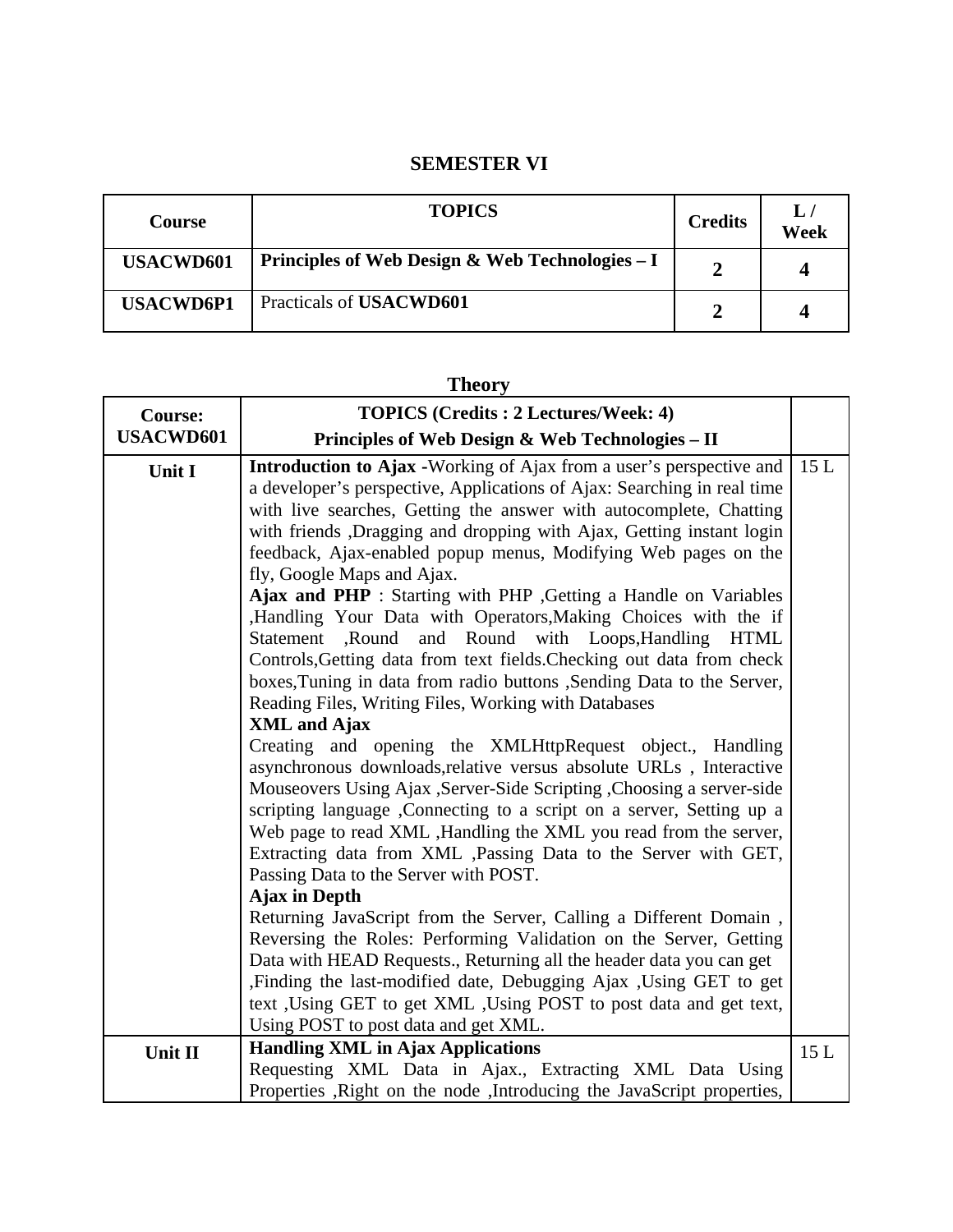|                                                                                 | Navigating an XML document using JavaScript properties, Extracting                                                       |     |
|---------------------------------------------------------------------------------|--------------------------------------------------------------------------------------------------------------------------|-----|
|                                                                                 | with node Value, Accessing XML Elements by Name, Accessing                                                               |     |
|                                                                                 | Attribute Values in XML Elements, Validating XML Documents in                                                            |     |
|                                                                                 | Ajax Applications                                                                                                        |     |
|                                                                                 | <b>Working with Cascading Style Sheets in Ajax Applications</b>                                                          |     |
|                                                                                 | An Ajax-Driven Menu System, Setting up the styles, Handling mouse                                                        |     |
|                                                                                 | events, Displaying a menu , Hiding a menu , Handling the menu items                                                      |     |
|                                                                                 | Displaying Text That Gets Noticed , Styling text, Handling colors and                                                    |     |
|                                                                                 | backgrounds, Positioning using styles                                                                                    |     |
|                                                                                 | <b>Ajax Design Issues</b>                                                                                                |     |
|                                                                                 | Breaking the Back Button and Bookmarks, Giving Visual, Cues,                                                             |     |
|                                                                                 | Leaving the User in Control , remembering All the Different Browsers,                                                    |     |
|                                                                                 | Showing Users When Text Changes, Avoiding a Sluggish Browser                                                             |     |
|                                                                                 | ,Handling Sensitive Data, Creating a Backup Plan., Showing Up in                                                         |     |
|                                                                                 | Search Engines, Sidestepping a Browser's Cache                                                                           |     |
| Unit III                                                                        | <b>ASP.NET Applications</b> – Evolution of Web Development, Creating                                                     | 15L |
|                                                                                 | ASP.NET Applications, Designing Web pages, Anatomy of web form,                                                          |     |
|                                                                                 | Writing Code-behind and event handlers, ASP.NET Files, Application                                                       |     |
|                                                                                 | Directories, Server Controls, HTML Control classes, Page Class,                                                          |     |
|                                                                                 | Global asax files and application events, ASP.NET Configuration files                                                    |     |
|                                                                                 | Web Controls – Advantages of web controls, Web control classes,                                                          |     |
|                                                                                 | AutoPostBack & Web control events,                                                                                       |     |
|                                                                                 | <b>State Management</b> – Maintaining state using ViewState, Query                                                       |     |
|                                                                                 | String, Cross Page Posting, URL Encoding, Cookies, Sessions State,                                                       |     |
|                                                                                 | <b>Application State</b>                                                                                                 |     |
|                                                                                 | <b>Validation &amp; rich controls</b> – Validations & Validator controls,                                                |     |
|                                                                                 | Undertaking regular expressions, Calendar control, AdRotator,<br>Advertisement file, AdRotator class                     |     |
|                                                                                 |                                                                                                                          |     |
| Unit IV                                                                         | ADO.NET & Data Binding - ADO.NET Fundamentals, Single-<br>value, Repeated-Value Data Binding, Data binding with ADO.NET, | 15L |
|                                                                                 | Data source controls, GridView, Defining columns, Selecting, Sorting                                                     |     |
|                                                                                 | & Paging GridView                                                                                                        |     |
|                                                                                 | Using XML - XML Role in .NET, XML Classes Protection &                                                                   |     |
|                                                                                 | <b>Performance:</b> Determining security requirements, ASP.NET Security                                                  |     |
|                                                                                 | model, Caching, Types of caching, Example of output caching, data                                                        |     |
|                                                                                 | caching, AJAX in ASP.NET - Using ScriptManager, Partial refreshes,                                                       |     |
|                                                                                 | UpdatePanel, Triggers, Timed Refreshes                                                                                   |     |
|                                                                                 | Web Service – What is web service, ASP.NET Web services, Creating                                                        |     |
|                                                                                 | a simple web service, Consuming Web service                                                                              |     |
| <b>References</b>                                                               |                                                                                                                          |     |
|                                                                                 | 1) Ajax for Dummies Steve Holzner, PhD, Wiley Publishing Inc                                                             |     |
| 2) Beginning ASD NET 3.5 in VR 2008 From Novoice to professional Second edition |                                                                                                                          |     |

2) Beginning ASP.NET 3.5 in VB 2008, From Novoice to professional, Second edition, Mathew Mcdonald

# **Additional References**

1) Ajax in Action Dave Crane,Eric Pascarello, Darren James